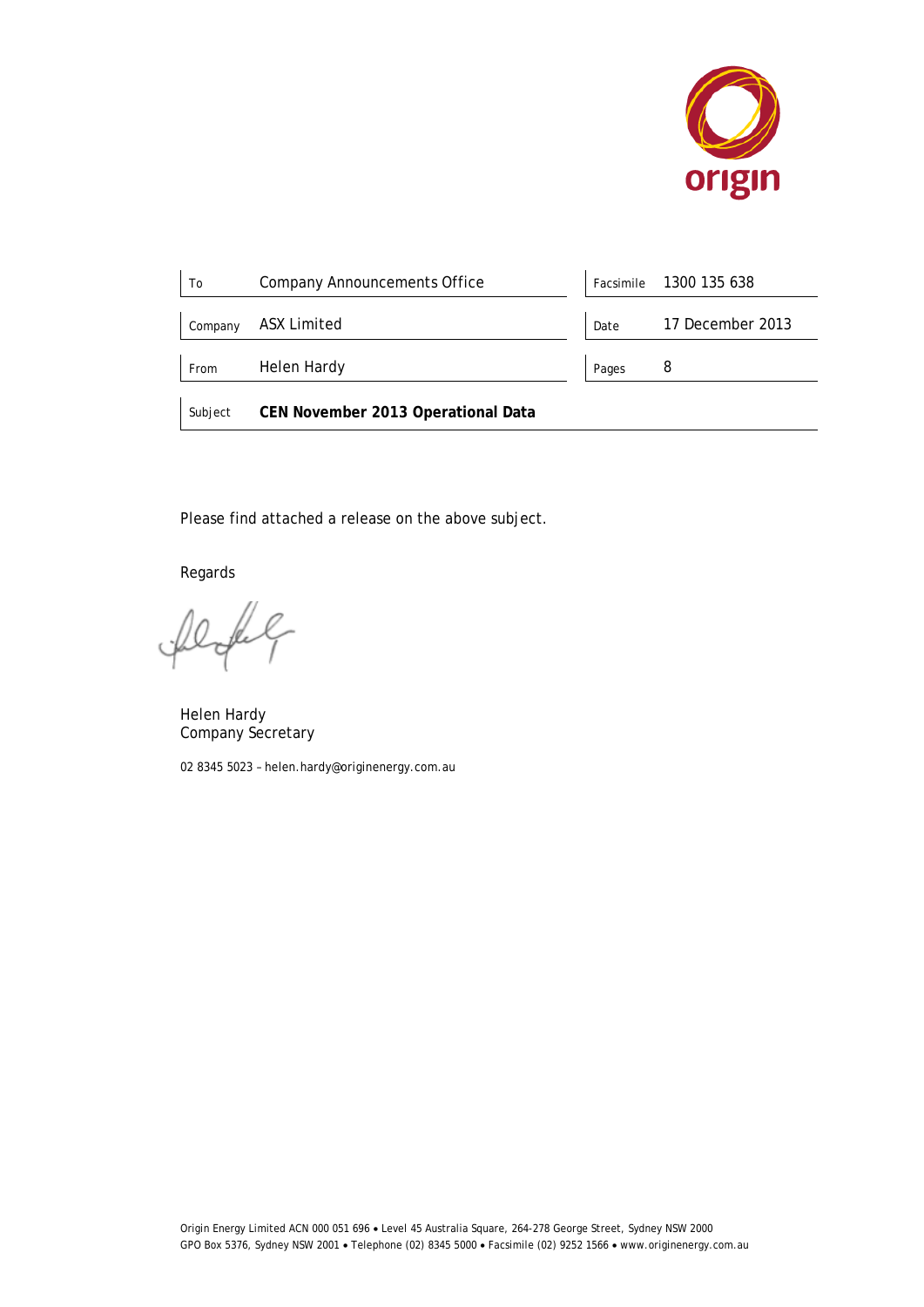

# **Monthly Operational Data**

#### **For the month ended 30 November 2013**

**November 2013**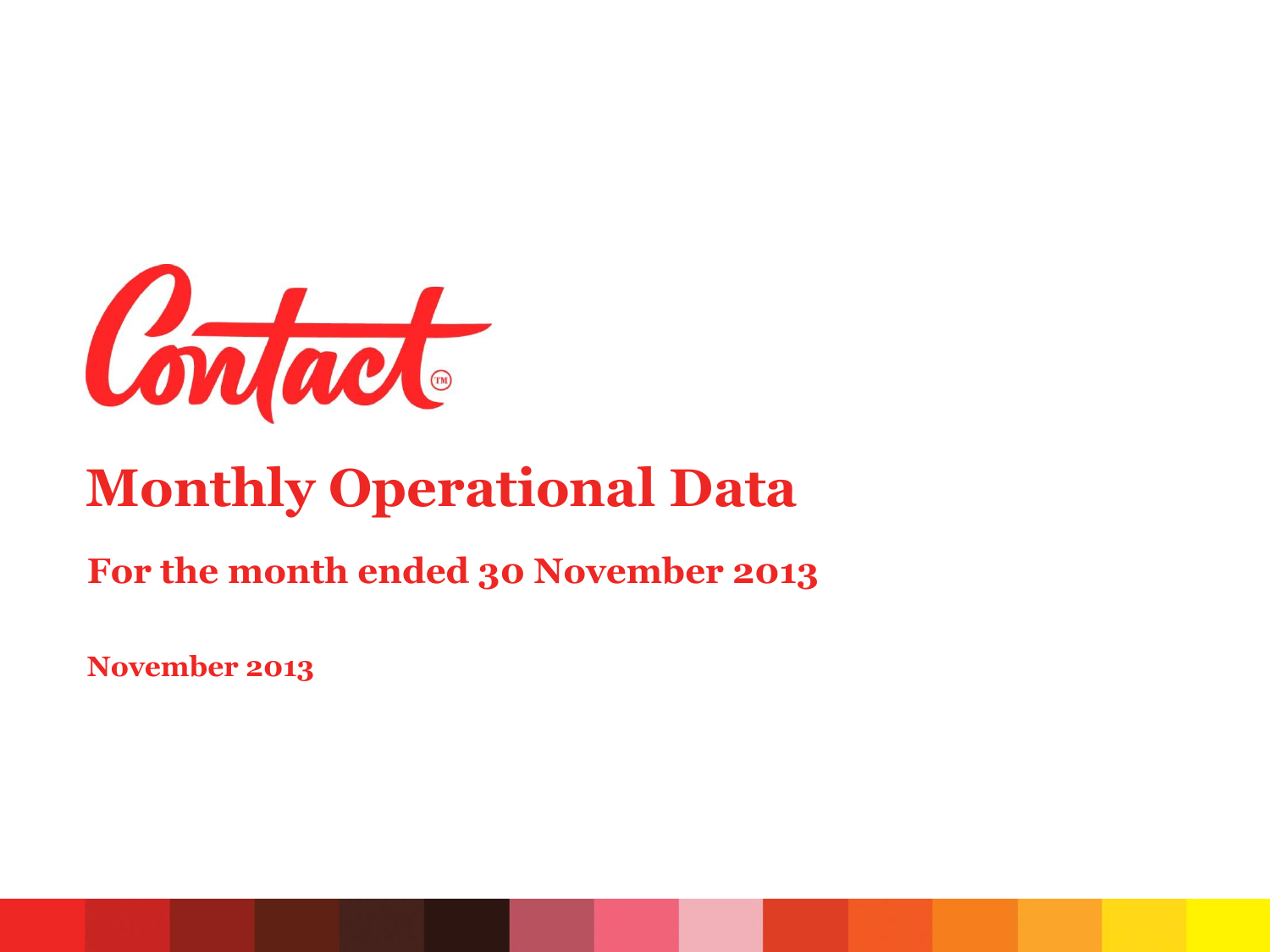## **Highlights for November 2013**

- **Hydro storage as at 30 November: South Island 136% of mean, North Island 119% of mean (p4)**
- **Average Haywards wholesale price for November 2013: \$41/MWh (p3)**
- **Otahuhu futures settlement wholesale price for 4th quarter 2013 (ASX) (p4):**
	- − As at 16 December: \$45/MWh
	- − As at 30 November: \$39/MWh
	- − As at 31 October: \$34/MWh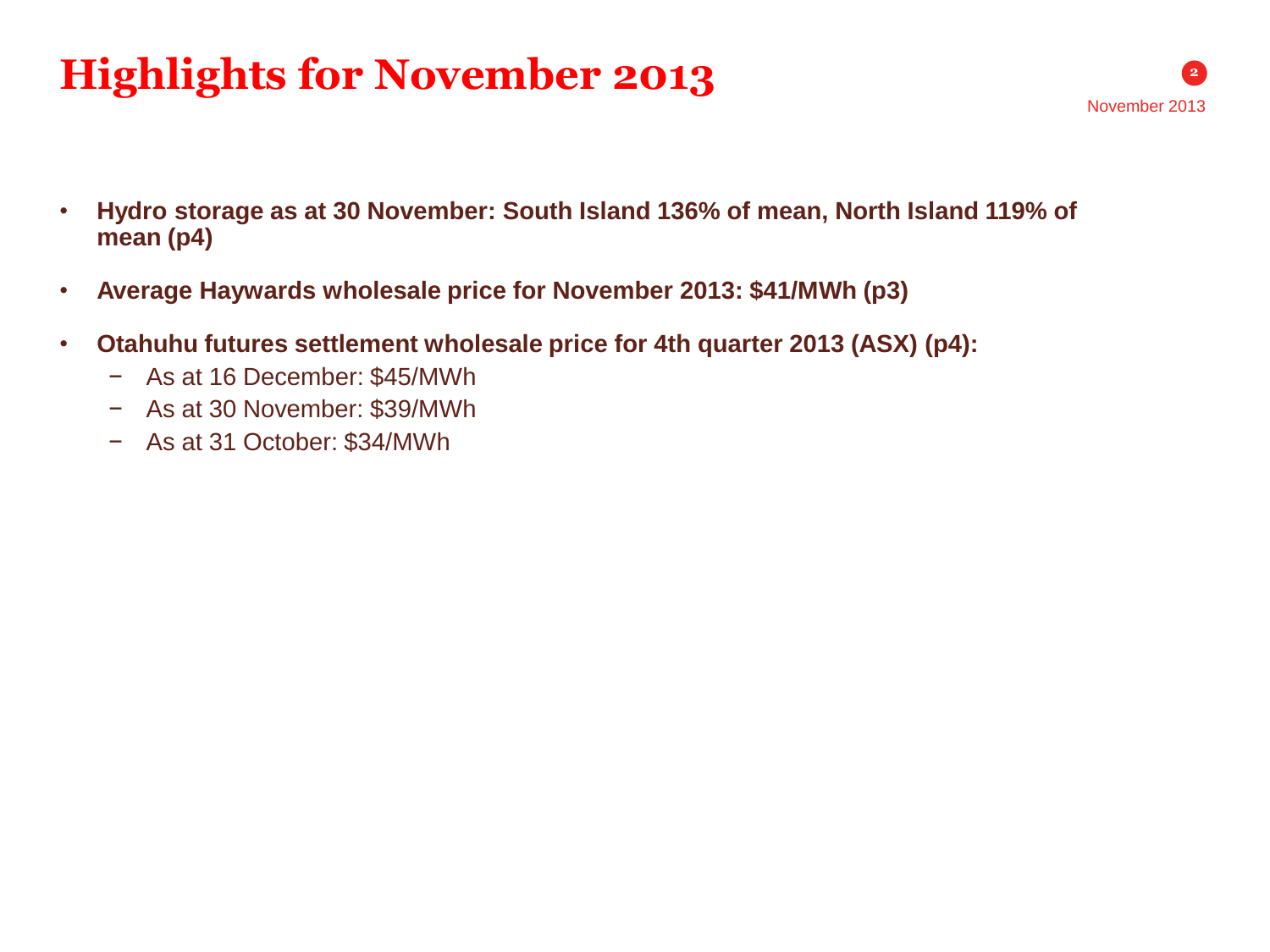### **Wholesale electricity prices**

- **The average price at Haywards (North Island) for the month of November 2013 was \$41/MWh while the average price at Benmore (South Island) was \$22/MWh.**
- **The average Haywards price from 1 December to 16 December 2013 was \$62/MWh. The average Benmore price over this period was \$55/MWh.**



#### **Half hourly wholesale prices**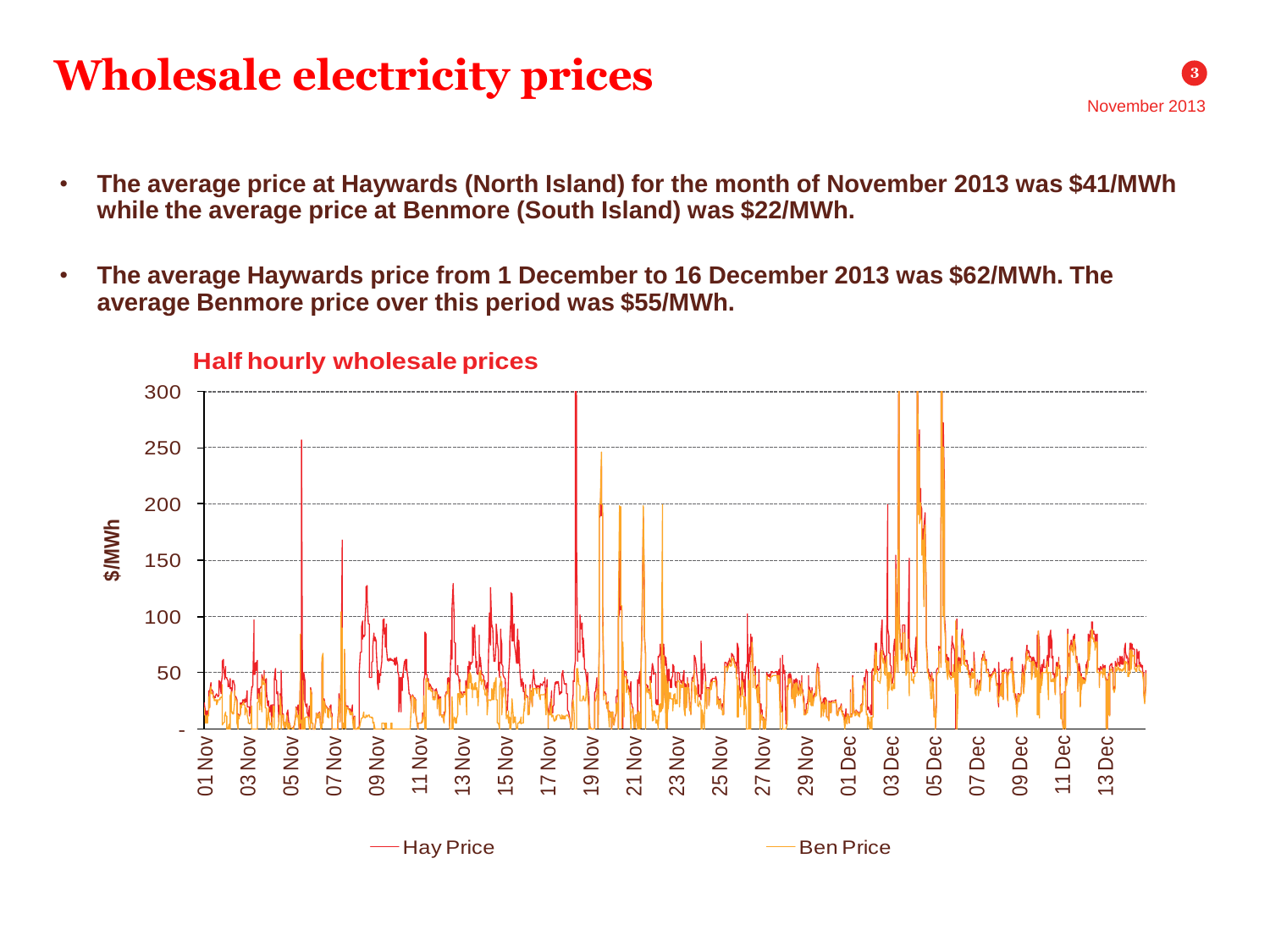### **Storage levels and wholesale electricity prices**

November 2013

**4**

• **At 30 November 2013, South Island storage was 136% of mean (31 October: 178 %) and North Island storage was 119% of mean (31 October: 113%)**





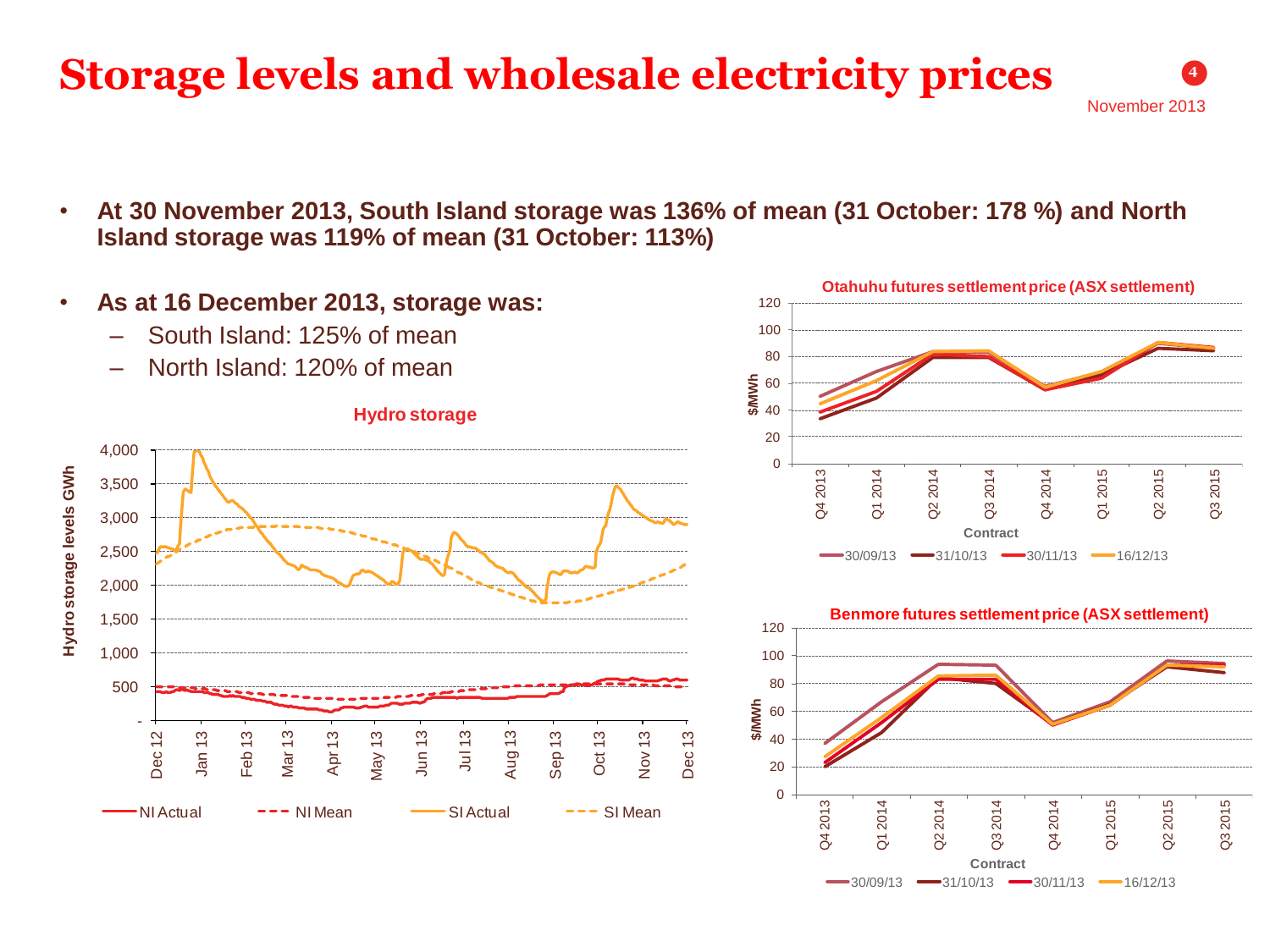## **Wind generation**



November 2013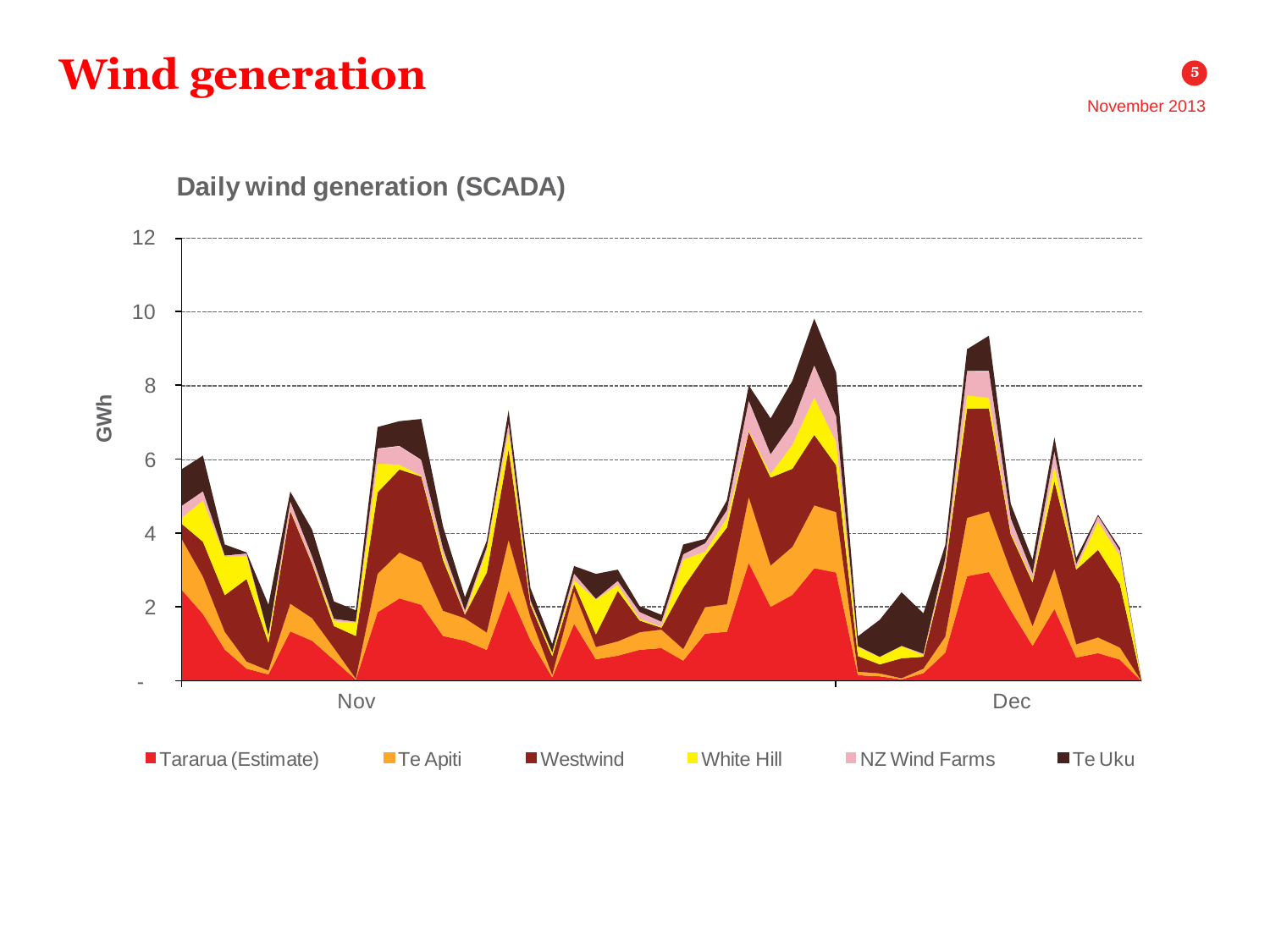#### **Monthly demand comparison**

#### • **NIWA's national climate summary for November 2013 reports:**

− The New Zealand national average temperature in November was 15.1°C (1.4°C above the 1971-2000 average)

| <b>Demand</b>                | 12 months to date<br><b>GWh</b> |        |        | <b>Growth rate</b><br>$%$ p.a. |           | November demand<br><b>GWh</b> |       |       | <b>Growth rate</b><br>$%$ p.a. |           |
|------------------------------|---------------------------------|--------|--------|--------------------------------|-----------|-------------------------------|-------|-------|--------------------------------|-----------|
|                              | 2013                            | 2012   | 2011   | vear                           | 2 year!   | 2013                          | 2012  | 2011  | 1 year                         | 2 year    |
| North Island                 | 23,191                          | 23,847 | 24,084 | (2.7%)                         | $(1.9\%)$ | 1,835                         | .895  | 1,879 | $(3.2\%)$                      | $(1.2\%)$ |
| South Island excluding Tiwai | 9,002                           | 8.862  | 8,790  | $.6\%$                         | 1.2%      | 768                           | 700   | 677   | 9.7%                           | 6.5%      |
| <b>Total</b>                 | 32,194                          | 32,709 | 32,874 | $(1.6\%)$                      | $(1.0\%)$ | 2,603                         | 2,595 | 2,556 | 0.3%                           | 0.9%      |
|                              |                                 |        |        |                                |           |                               |       |       |                                |           |

*Source: SCADA data*



**South Island excluding Tiwai**